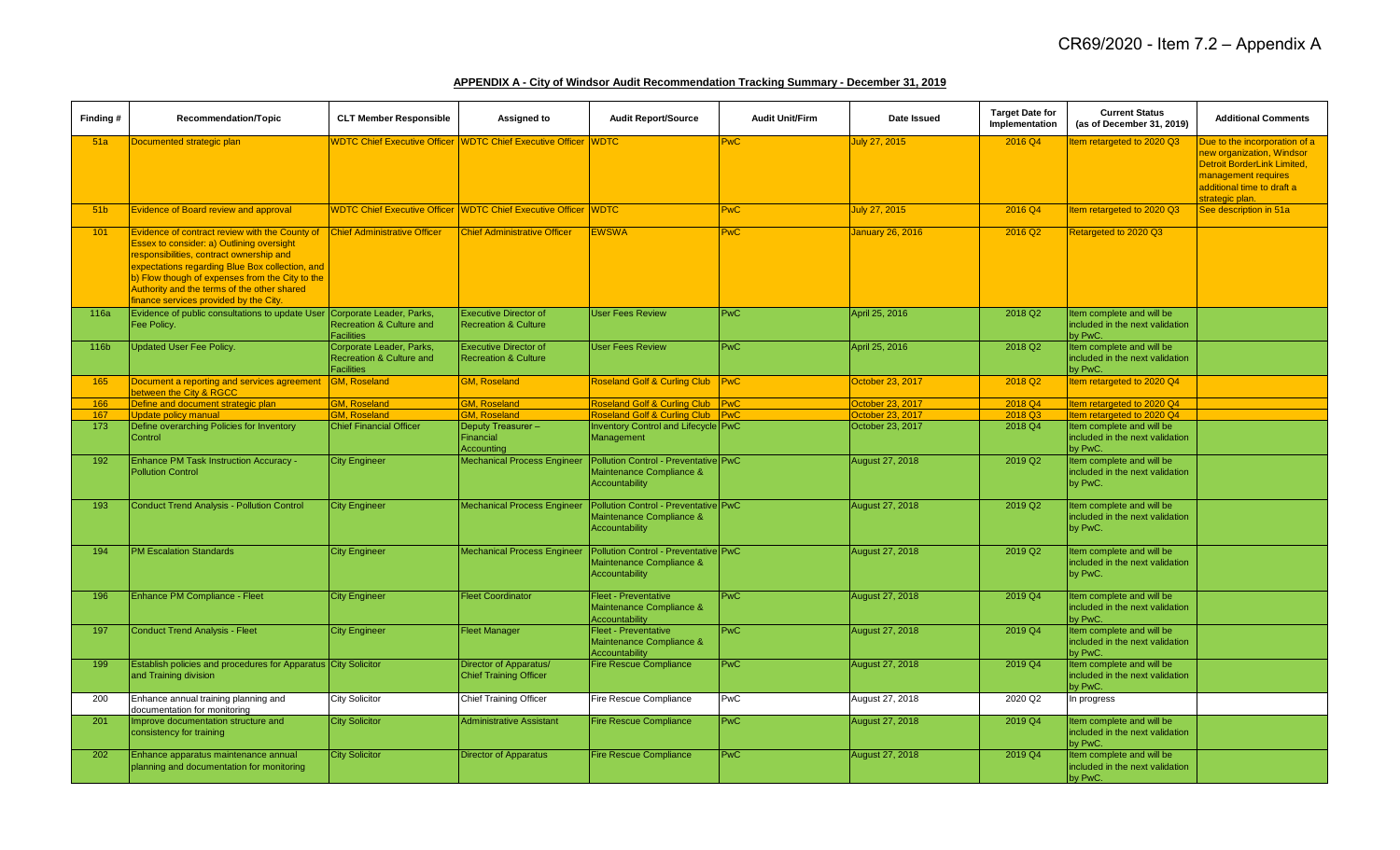| APPENDIX A - City of Windsor Audit Recommendation Tracking Summary - December 31, 2019 |
|----------------------------------------------------------------------------------------|
|----------------------------------------------------------------------------------------|

| Finding # | Recommendation/Topic                                                                                                 | <b>CLT Member Responsible</b>                                    | Assigned to                                                                     | <b>Audit Report/Source</b>                                         | <b>Audit Unit/Firm</b> | Date Issued            | <b>Target Date for</b><br>Implementation | <b>Current Status</b><br>(as of December 31, 2019)                      | <b>Additional Comments</b>                                                                                                                                                                                                      |
|-----------|----------------------------------------------------------------------------------------------------------------------|------------------------------------------------------------------|---------------------------------------------------------------------------------|--------------------------------------------------------------------|------------------------|------------------------|------------------------------------------|-------------------------------------------------------------------------|---------------------------------------------------------------------------------------------------------------------------------------------------------------------------------------------------------------------------------|
| 205       | Enhance purchasing policy and document                                                                               | <b>CEO - Your Quick Gateway</b>                                  | <b>YQG - Director of Operations</b>                                             | <b>YQG - Managing Inventory,</b>                                   | <b>PwC</b>             | August 27, 2018        | 2019 Q2                                  | tem retargeted to 2020 Q2                                               | <b>New CEO started on January</b>                                                                                                                                                                                               |
|           | nventory and asset management procedures                                                                             |                                                                  |                                                                                 | <b>Repairs and Maintenance</b>                                     |                        |                        |                                          |                                                                         | 13, 2020. More time is<br>needed for his review.                                                                                                                                                                                |
| 206       | Review and document current inventory/asset                                                                          | <b>CEO - Your Quick Gateway</b>                                  | <b>YQG - Director of Operations</b>                                             | <b>YQG - Managing Inventory,</b>                                   | <b>PwC</b>             | <b>August 27, 2018</b> | 2019 Q1                                  | tem retargeted to 2020 Q2                                               | See description in item 205.                                                                                                                                                                                                    |
|           | management systems and processes                                                                                     |                                                                  |                                                                                 | <b>Repairs and Maintenance</b>                                     |                        |                        |                                          |                                                                         |                                                                                                                                                                                                                                 |
| 207       | Enhance key vendor management controls                                                                               | <b>CEO - Your Quick Gateway</b>                                  | YQG - Director of Finance                                                       | <b>YQG - Managing Inventory,</b><br><b>Repairs and Maintenance</b> | PwC                    | August 27, 2018        | 2018 Q4                                  | tem complete and will be<br>included in the next validation<br>by PwC.  |                                                                                                                                                                                                                                 |
| 209       | Enhance compensating controls to address<br>potential segregation of duties                                          | <b>CEO - Your Quick Gateway</b>                                  | <b>YQG - Director of Finance</b>                                                | YQG - Managing Inventory,<br><b>Repairs and Maintenance</b>        | PwC                    | August 27, 2018        | 2018 Q4                                  | tem complete and will be<br>included in the next validation<br>by PwC.  |                                                                                                                                                                                                                                 |
| 211       | Enhance project classification and expectation<br>quidelines                                                         | <b>CAO - City of Windsor</b>                                     | <b>Executive Initiatives</b><br>Coordinator - CAO's Office                      | <b>Managing Transition of</b><br><b>Projects into Operations</b>   | <b>PwC</b>             | November 5, 2018       | 2019 Q3                                  | tem retargeted to 2021 Q4                                               | Resource assigned to this<br>ecommendation has been<br>seconded to the WFM project.                                                                                                                                             |
| 212       | Enhance considerations for project risk<br>assessments                                                               | <b>CAO - City of Windsor</b>                                     | <b>Executive Initiatives</b><br>Coordinator - CAO's Office                      | <b>Managing Transition of</b><br><b>Projects into Operations</b>   | <b>PwC</b>             | Vovember 5, 2018       | 2019 Q3                                  | tem retargeted to 2021 Q4                                               | See description in 211                                                                                                                                                                                                          |
| 213       | Formalize detailed Project Implementation Plan                                                                       | <b>CAO - City of Windsor</b>                                     | <b>Executive Initiatives</b><br><b>Coordinator - CAO's Office</b>               | <b>Managing Transition of</b><br><b>Projects into Operations</b>   | <b>PwC</b>             | Vovember 5, 2018       | 2019 Q3                                  | tem retargeted to 2021 Q4                                               | See description in 211                                                                                                                                                                                                          |
| 214       | Enhance approach to pre/post go-live feedback CAO - City of Windsor<br>collection and aggregation                    |                                                                  | <b>Executive Initiatives</b><br>Coordinator - CAO's Office                      | <b>Managing Transition of</b><br><b>Projects into Operations</b>   | <b>PwC</b>             | November 5, 2018       | 2019 Q3                                  | tem retargeted to 2021 Q4                                               | See description in 211                                                                                                                                                                                                          |
| 215       | Improve evidence of timely completion and<br>review of key billing controls                                          | <b>Chief Financial Officer</b>                                   | Deputy Treasurer,<br><b>Taxation and Financial</b><br><b>Projects</b>           | Property tax billing and<br>payment processing                     | <b>PwC</b>             | November 5, 2018       | 2019 Q3                                  | tem complete and will be<br>included in the next validation<br>by PwC.  |                                                                                                                                                                                                                                 |
| 217       | Continue to monitor resource needs and<br>benefits of the centralized grant function                                 | <b>Chief Financial Officer</b>                                   | Senior Manager of Asset<br>Planning                                             | <b>Pursuit of Grant Funding</b>                                    | PwC                    | February 4, 2019       | 2019 Q2                                  | Item complete and will be<br>included in the next validation<br>by PwC. |                                                                                                                                                                                                                                 |
| 218a      | Define service standards and metrics to<br>evaluate performance                                                      | <b>CLT-Parks, Facilities,</b><br><b>Recreation &amp; Culture</b> | <b>Senior Manager, Facilities</b>                                               | <b>Facilities Operations</b>                                       | <b>PwC</b>             | February 4, 2019       | 2020 Q <sub>2</sub>                      | tem retargeted to 2020 Q4                                               | Due to unforeseen<br>circumstances, the Senior<br>Manager, Facilities and the<br>Manager, Assets & Projects<br>were not available in 2019 Q3<br>& Q4 to address this<br>recommendation and therefore<br>a retarget is required. |
| 218b      | Review of priorities assigned to work orders                                                                         | <b>CLT-Parks, Facilities.</b><br><b>Recreation &amp; Culture</b> | <b>Manager, Facility Operations</b>                                             | <b>Facilities Operations</b>                                       | <b>PwC</b>             | February 4, 2019       | 2019 Q4                                  | tem retargeted to 2020 Q4                                               | See description in item 218a.                                                                                                                                                                                                   |
| 218c      | Establish goals and targets, and<br>develop metrics to assist in measuring and<br>evaluating progress towards goals. | CLT-Parks, Facilities,<br><b>Recreation &amp;Culture</b>         | Manager, Assets & Projects                                                      | <b>Facilities Operations</b>                                       | PwC                    | February 4, 2019       | 2020 Q4                                  | In progress                                                             |                                                                                                                                                                                                                                 |
| 218d      | Establish service level agreements/statements<br>to define the expectations                                          | CLT-Parks, Facilities,<br>Recreation & Culture                   | Manager, Assets &<br>Projects and<br>Manager, Facility Operations               | <b>Facilities Operations</b>                                       | <b>PwC</b>             | February 4, 2019       | 2020 Q4                                  | In progress                                                             |                                                                                                                                                                                                                                 |
| 219       | <b>Enhance Management Discussions</b>                                                                                | <b>CLT-Parks, Facilities,</b><br><b>Recreation &amp; Culture</b> | Manager, Assets &<br><b>Projects and</b><br><b>Manager, Facility Operations</b> | <b>Facilities Operations</b>                                       | <b>PwC</b>             | February 4, 2019       | 2019 Q4                                  | tem retargeted to 2020 Q4                                               | See description in item 218a.                                                                                                                                                                                                   |
| 220a      | Develop a formal template of criteria for<br>pursuing/not pursuing<br>capital work.                                  | <b>CLT-Parks, Facilities,</b><br><b>Recreation &amp; Culture</b> | Manager, Assets &<br><b>Projects and</b><br><b>Manager, Facility Operations</b> | <b>Facilities Operations</b>                                       | <b>PwC</b>             | February 4, 2019       | 2019 Q4                                  | tem retargeted to 2020 Q4                                               | See description in item 218a.                                                                                                                                                                                                   |
| 220b      | Define clear 'documentation' standard and<br>develop standard forms/templates                                        | CLT-Parks, Facilities,<br><b>Recreation &amp; Culture</b>        | Manager, Assets &<br>Projects and<br>Manager, Facility Operations               | <b>Facilities Operations</b>                                       | PwC                    | February 4, 2019       | 2021 Q4                                  | No update yet. Due 2021 Q4                                              |                                                                                                                                                                                                                                 |
| 220c      | Documentation of training and that training<br>material & records are centrally located.                             | <b>CLT-Parks, Facilities,</b><br><b>Recreation &amp; Culture</b> | <b>Manager, Assets &amp; Projects</b>                                           | <b>Facilities Operations</b>                                       | <b>PwC</b>             | February 4, 2019       | 2019 Q2                                  | tem retargeted to 2020 Q4                                               | See description in item 218a.                                                                                                                                                                                                   |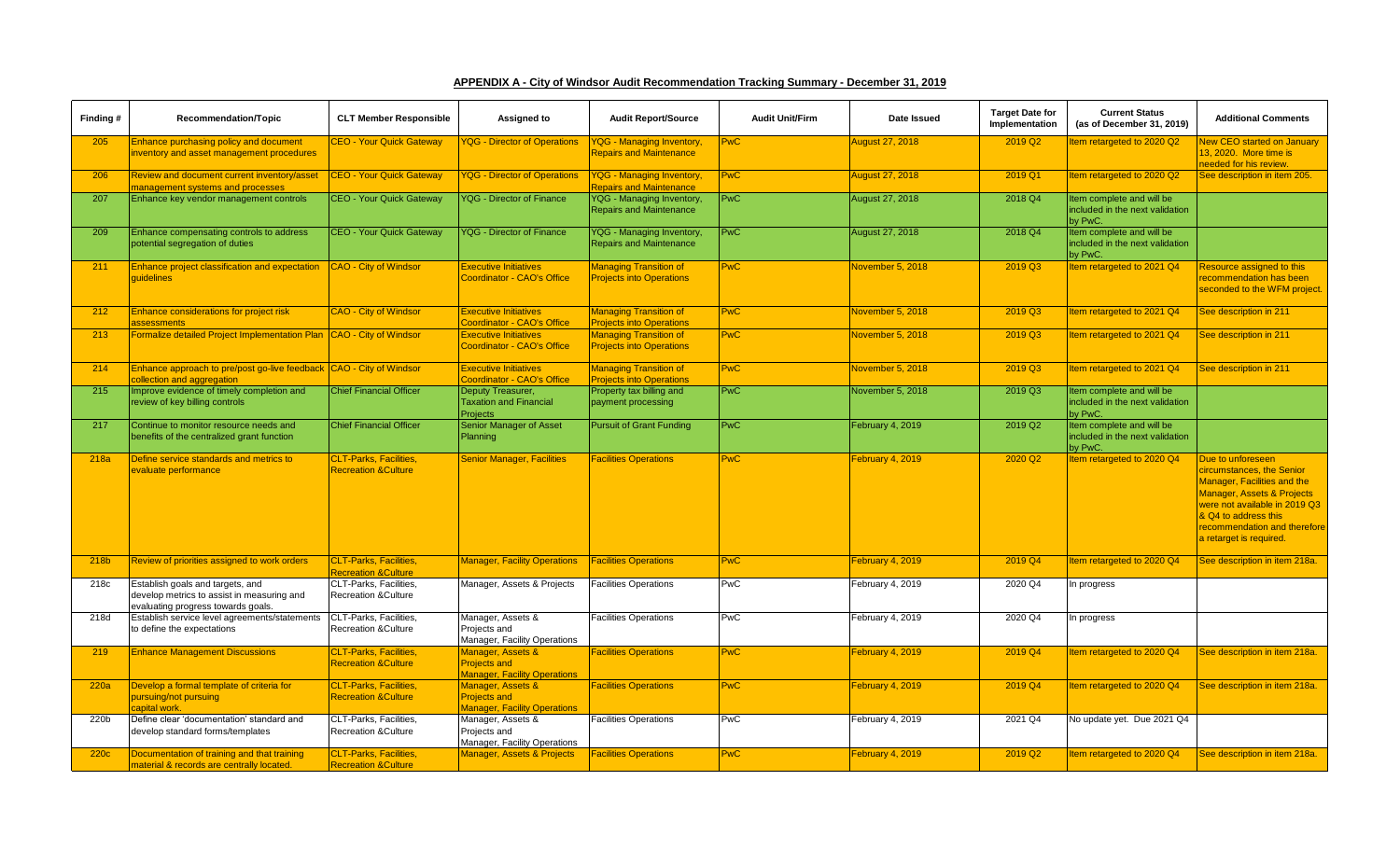| APPENDIX A - City of Windsor Audit Recommendation Tracking Summary - December 31, 2019 |  |
|----------------------------------------------------------------------------------------|--|
|----------------------------------------------------------------------------------------|--|

| Finding # | Recommendation/Topic                                                      | <b>CLT Member Responsible</b>                                    | Assigned to                                                   | <b>Audit Report/Source</b>                                      | <b>Audit Unit/Firm</b> | Date Issued        | <b>Target Date for</b><br>Implementation | <b>Current Status</b><br>(as of December 31, 2019)           | <b>Additional Comments</b>    |
|-----------|---------------------------------------------------------------------------|------------------------------------------------------------------|---------------------------------------------------------------|-----------------------------------------------------------------|------------------------|--------------------|------------------------------------------|--------------------------------------------------------------|-------------------------------|
| 221       | <b>Periodic WO Aging Analysis</b>                                         | <b>CLT-Parks, Facilities,</b>                                    | Manager, Assets &                                             | <b>Facilities Operations</b>                                    | <b>PwC</b>             | February 4, 2019   | 2019 Q4                                  | tem retargeted to 2020 Q4                                    | See description in item 218a. |
|           |                                                                           | <b>Recreation &amp; Culture</b>                                  | <b>Projects and</b><br><b>Manager, Facility Operations</b>    |                                                                 |                        |                    |                                          |                                                              |                               |
| 222       | <b>Design and implement Customer Satisfaction</b>                         | <b>CLT-Parks, Facilities.</b>                                    | <b>Senior Manager, Facilities</b>                             | <b>Facilities Operations</b>                                    | <b>PwC</b>             | February 4, 2019   | 2019 Q4                                  | tem retargeted to 2020 Q4                                    | See description in item 218a. |
| 223       | <b>Survey</b><br><b>Track Conditions and Building Condition</b>           | <b>Recreation &amp; Culture</b><br><b>CLT-Parks. Facilities.</b> | <b>Senior Manager, Facilities</b>                             | <b>Facilities Operations</b>                                    | <b>PwC</b>             | February 4, 2019   | 2019 Q4                                  | tem retargeted to 2020 Q4                                    | See description in item 218a. |
|           | <b>Assessments (BCA) periodically</b>                                     | <b>Recreation &amp; Culture</b>                                  |                                                               |                                                                 |                        |                    |                                          |                                                              |                               |
| 224       | Refresh SM Policy and Implement SM                                        | <b>City Clerk</b>                                                | Senior Manager                                                | <b>Social Media Strategy</b>                                    | <b>PwC</b>             | February 4, 2019   | 2019 Q4                                  | tem complete and will be                                     |                               |
|           | <b>Procedures</b>                                                         |                                                                  | <b>Communications &amp; Customer</b><br>Service               | Assessment                                                      |                        |                    |                                          | included in the next validation<br>by PwC.                   |                               |
| 225       | Enhance formal oversight controls over                                    | <b>City Clerk</b>                                                | Senior Manager                                                | Social Media Strategy                                           | PwC                    | February 4, 2019   | 2020 Q4                                  | In progress                                                  |                               |
|           | SM policies / procedures and                                              |                                                                  | Communications & Customer                                     | Assessment                                                      |                        |                    |                                          |                                                              |                               |
| 226       | governance                                                                |                                                                  | Service                                                       |                                                                 | PwC                    |                    | 2020 Q4                                  |                                                              |                               |
|           | Define and implement strategy<br>evaluation and performance reporting     | <b>City Clerk</b>                                                | Senior Manager<br>Communications & Customer                   | Social Media Strategy<br>Assessment                             |                        | February 4, 2019   |                                          | In progress                                                  |                               |
|           | processes                                                                 |                                                                  | Service                                                       |                                                                 |                        |                    |                                          |                                                              |                               |
| 227       | Develop standard forms/templates for                                      | <b>City Clerk</b>                                                | Senior Manager                                                | <b>Social Media Strategy</b>                                    | <b>PwC</b>             | February 4, 2019   | 2019 Q4                                  | Item complete and will be                                    |                               |
|           | new account creation requests                                             |                                                                  | <b>Communications &amp; Customer</b><br><b>Service</b>        | Assessment                                                      |                        |                    |                                          | included in the next validation<br>by PwC.                   |                               |
| 228       | <b>Improve controls over Access</b>                                       | <b>City Clerk</b>                                                | <b>Senior Manager</b>                                         | <b>Social Media Strategy</b>                                    | PwC                    | February 4, 2019   | 2019 Q4                                  | Item complete and will be                                    |                               |
|           | Management                                                                |                                                                  | Communications & Customer                                     | Assessment                                                      |                        |                    |                                          | included in the next validation                              |                               |
|           |                                                                           |                                                                  | Service                                                       |                                                                 |                        |                    |                                          | by PwC.                                                      |                               |
| 229       | Document key content management<br>procedures/checklists and              | <b>City Clerk</b>                                                | <b>Senior Manager</b><br><b>Communications &amp; Customer</b> | <b>Social Media Strategy</b><br>Assessment                      | PwC                    | February 4, 2019   | 2019 Q4                                  | Item complete and will be<br>included in the next validation |                               |
|           | review/update key account level                                           |                                                                  | <b>Service</b>                                                |                                                                 |                        |                    |                                          | by PwC.                                                      |                               |
|           | roles/responsibilities.                                                   |                                                                  |                                                               |                                                                 |                        |                    |                                          |                                                              |                               |
| 230       | Update the Emergency response plan and                                    | <b>City Solicitor</b>                                            | <b>Emergency Planning Officer</b>                             | <b>Emergency Response</b>                                       | <b>PwC</b>             | May 6, 2019        | 2019 Q3                                  | tem retargeted to 2020 Q1                                    |                               |
|           | document process for performing<br>annual update                          |                                                                  |                                                               | <b>Planning &amp; Preparedness</b>                              |                        |                    |                                          |                                                              |                               |
| 231       | Documentation of EMPC meeting minutes and City Solicitor                  |                                                                  | <b>Emergency Planning Officer</b>                             | <b>Emergency Response</b>                                       | <b>PwC</b>             | May 6, 2019        | 2019 Q2                                  | tem complete and will be                                     |                               |
|           | retention of annual review of                                             |                                                                  |                                                               | <b>Planning &amp; Preparedness</b>                              |                        |                    |                                          | included in the next validation                              |                               |
|           | emergency management documentation                                        |                                                                  |                                                               |                                                                 |                        |                    |                                          | by PwC.                                                      |                               |
| 232       | Implement incident notification and briefing<br>documentation/logging     | <b>City Solicitor</b>                                            | <b>Emergency Planning Officer</b>                             | <b>Emergency Response</b><br><b>Planning &amp; Preparedness</b> | <b>PwC</b>             | May 6, 2019        | 2019 Q2                                  | tem complete and will be<br>included in the next validation  |                               |
|           |                                                                           |                                                                  |                                                               |                                                                 |                        |                    |                                          | by PwC.                                                      |                               |
| 233       | Develop process quidelines for continuous                                 | <b>City Solicitor</b>                                            | <b>Emergency Planning Officer</b>                             | <b>Emergency Response</b>                                       | PwC                    | May 6, 2019        | 2019 Q4                                  | Item complete and will be                                    |                               |
|           | improvement exercises.                                                    |                                                                  |                                                               | <b>Planning &amp; Preparedness</b>                              |                        |                    |                                          | included in the next validation                              |                               |
| 234       | documentation and reporting<br>Review completeness of annual ERP training | <b>City Solicitor</b>                                            | <b>Emergency Planning Officer</b>                             | <b>Emergency Response</b>                                       | <b>PwC</b>             | May 6, 2019        | 2019 Q4                                  | by PwC.<br>Item complete and will be                         |                               |
|           | provided to the staff                                                     |                                                                  |                                                               | <b>Planning &amp; Preparedness</b>                              |                        |                    |                                          | included in the next validation                              |                               |
|           |                                                                           |                                                                  |                                                               |                                                                 |                        |                    |                                          | by PwC.                                                      |                               |
| 235       | Present phase 2 regeneration plan prior to                                | <b>WECHC Chief Executive</b>                                     | WECHC - Chief Developmen                                      | CHC - Asset Management                                          | PwC                    | July 29, 2019      | 2020 Q4                                  | In progress                                                  |                               |
|           | assigning accountabilities for SAMP goals and<br>objectives               | Officer                                                          | and Regeneration Officer                                      | Housing Portfolio                                               |                        |                    |                                          |                                                              |                               |
| 236       | Update LTAM Policy with approved FCI target                               | <b>WECHC Chief Executive</b>                                     | <b>WECHC - Director of Asset</b>                              | CHC - Asset Management                                          | <b>PwC</b>             | July 29, 2019      | 2020 Q1                                  | In progress                                                  |                               |
|           | and outline requirements for review/ approval                             | Officer                                                          | Management                                                    | Housing Portfolio                                               |                        |                    |                                          |                                                              |                               |
|           | when changes are required to FCI into a                                   |                                                                  |                                                               |                                                                 |                        |                    |                                          |                                                              |                               |
| 237       | procedure/quideline<br>Establish an acknowledgement procedure to          | <b>City Engineer</b>                                             | <b>Purchasing Manager</b>                                     | Hotline Investigation - NTS-                                    | PwC                    | July 29, 2019      | 2019 Q4                                  | tem complete and will be                                     |                               |
|           | document whether changes to scope prior to                                |                                                                  |                                                               | 002-NOV-2018                                                    |                        |                    |                                          | included in the next validation                              |                               |
|           | issuing addendum were reviewed by a qualified                             |                                                                  |                                                               |                                                                 |                        |                    |                                          | by PwC.                                                      |                               |
| 238       | professional<br>Enhance controls over authorization, recording            | <b>City Engineer</b>                                             | <b>Senior Manager of Traffic</b>                              | Hotline Investigation - NTS-                                    | <b>PwC</b>             | July 29, 2019      | 2019 Q4                                  | tem complete and will be                                     |                               |
|           | and release of materials to contractors                                   |                                                                  | <b>Operations</b>                                             | 002-NOV-2018                                                    |                        |                    |                                          | included in the next validation                              |                               |
|           |                                                                           |                                                                  |                                                               |                                                                 |                        |                    |                                          | by PwC.                                                      |                               |
| 239       | Formalize Incident Management Plan and                                    | <b>Chief Financial Officer</b>                                   | <b>Executive Director Information</b>                         | <b>Cyber Response Strategy</b>                                  | PwC                    | September 23, 2019 | 2020 Q4                                  | In progress                                                  |                               |
|           | Procedures                                                                |                                                                  | Technology                                                    | Assessment                                                      |                        |                    |                                          |                                                              |                               |